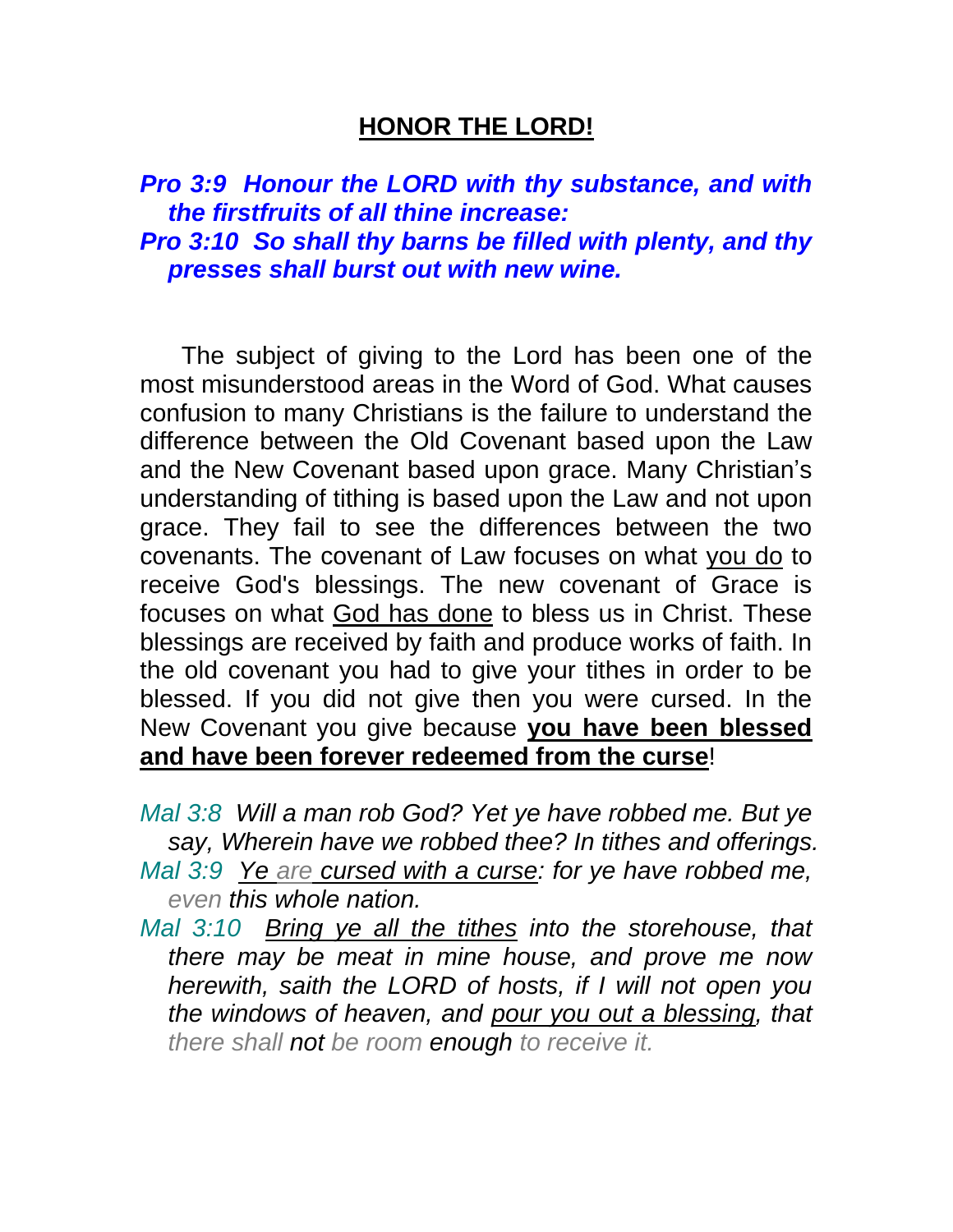If you did not pay tithes in the Old Testament it was robbing God and you were cursed with a curse. Many still tithe today with this Old Covenant understanding about tithing. They tithe out of fear of being cursed. Many are fearful if they miss paying their tithes that something bad will happen to them. Paying tithes so nothing bad will happen to you is really no different than those who pay protection money to the mafia so nothing bad will happen them! God is not like the mafia!

 Many are surprised to find out that tithing actually predates the Law. The first person that tithed in the Bible was Abraham, the patriarch of faith. Let's look at why Abraham gave his tithe.

- *Gen 14:18 And Melchizedek king of Salem brought forth bread and wine: and he was the priest of the most high God.*
- *Gen 14:19 And he blessed him, and said, Blessed be Abram of the most high God, possessor of heaven and earth:*
- *Gen 14:20 And blessed be the most high God, which hath delivered thine enemies into thy hand. And he gave him tithes of all.*

 Here Melchizedek met and blessed Abraham. The scripture teaches that this Melchizedek was a type of Christ. This man which was a type of Christ blessed Abraham, a type of every believer. He blessed him with all the blessings of heaven and earth. **After** he was blessed it says Abraham gave tithes of all. Notice what it does not say. It does not say the Abraham gave tithes to Melchizedek and **then** he got blessed. No! *He was blessed by Melchizedek and then Abraham gave tithes in faith in that blessing!* Dear Christian, I want you to know that you have already been blessed. No, don't run off to look at your checkbook or online account.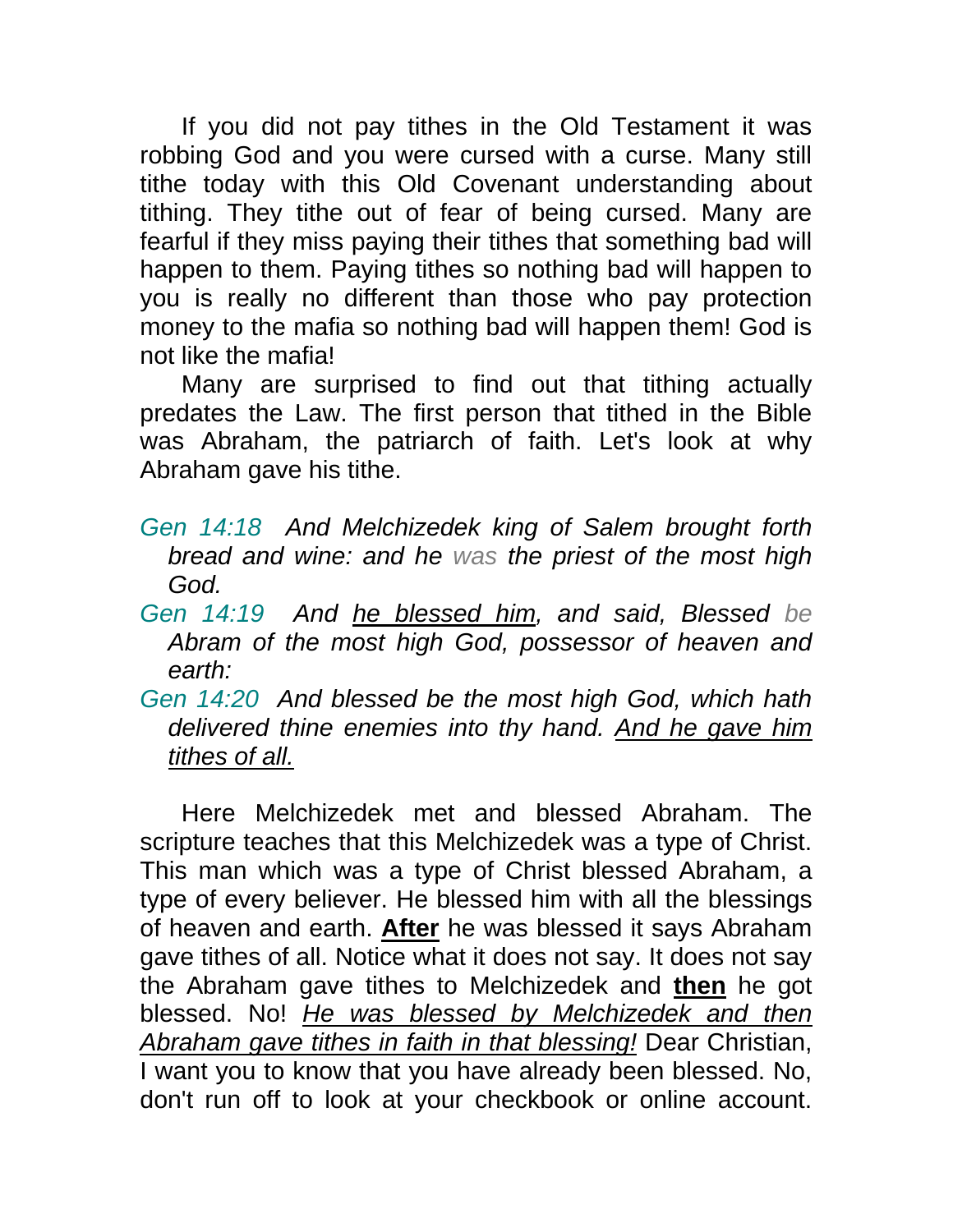Don't look at the natural. You need to look at the Word of God and believe it!

#### *Eph 1:3 Blessed be the God and Father of our Lord Jesus Christ, who hath blessed us with all spiritual blessings in heavenly places in Christ:*

One might say, "Yes Rick but that is spiritual blessings and not natural blessings like finances" Oh really!

## *Php 4:19 But my God shall supply all your need according to his riches in glory by Christ Jesus.*

 Paul here says our natural needs including finances are supplied by the riches all ready given to us in glory in Christ Jesus. We have been blessed already with all we will ever need. We need to believe it, speak it, and act on it!

 Tithing is scriptural for the believer today because Abraham, the father of faith, gave tithes before the Law. Tithing is valid to the New Testament believer but we are to give for a different reason than those who gave under the Law. We are not to tithe under the precepts of the Law but under Grace. The **first reason** we give tithes in the New Testament is because we have **already been blessed** and it is an act of faith to give the tithe to the Lord. The **second reason** we give tithes is because it is God's ordained way His covenant be spread and His ministers been provided for. The **third and MAIN reason** we are to tithe under the New Covenant is that it **honors the Lord Jesus**. Proverbs brings out that we are to honor the Lord by giving of the firstfruits of our increase. The tithe and firstfruits were connected in the Bible because in those times it was an agricultural society. Most of the tithes were paid in crops and produce. People tithed from their firstfruits. God wanted people to tithe their first fruits to Him to honor Him. It is important to understand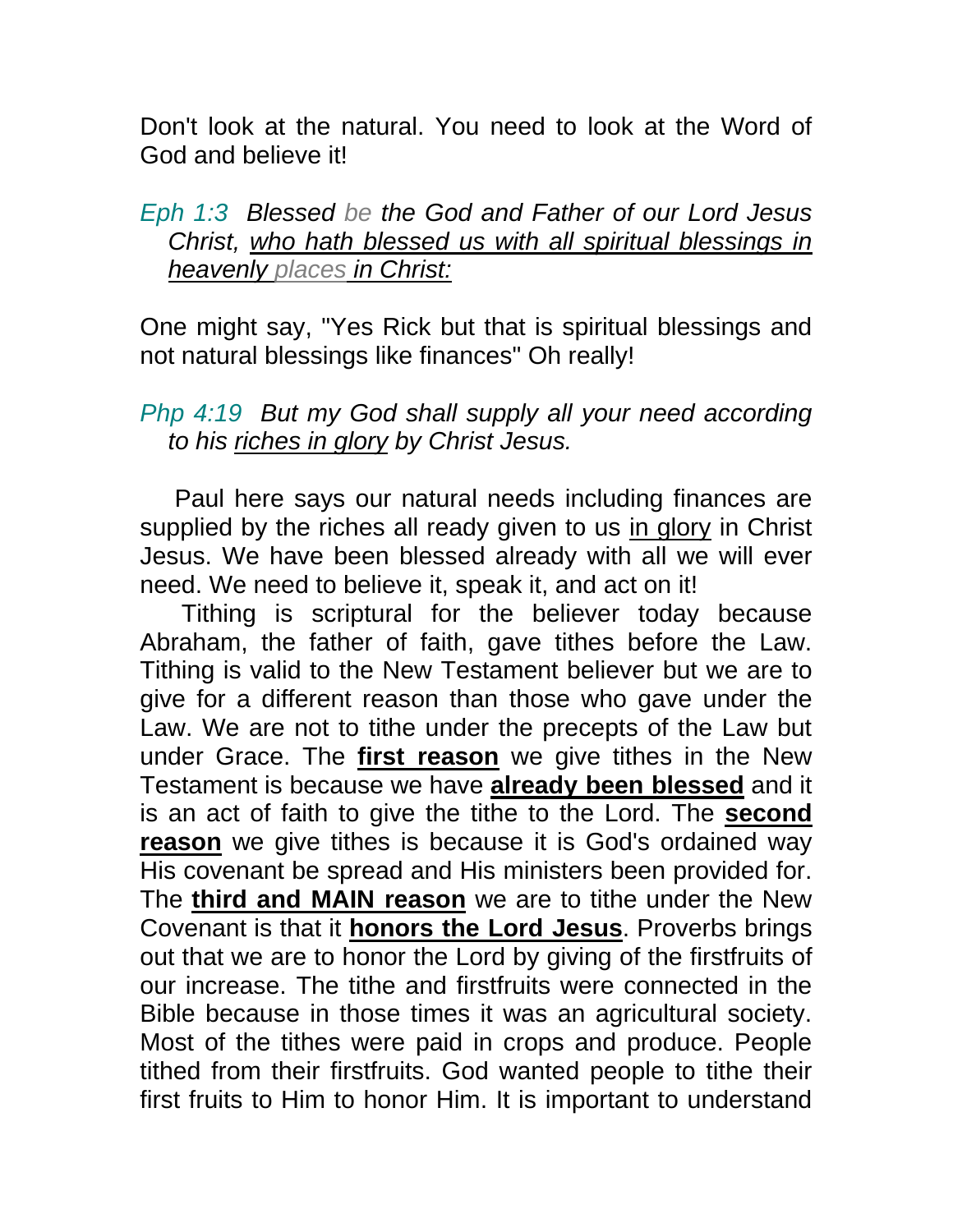# that the Law was filled with shadows and types of Jesus Christ. The Law and all of its commandments pointed to Christ. **The firstfruits and the tithe are both types of Christ Jesus!**

### *1Co 15:23 But every man in his own order: Christ the firstfruits; afterward they that are Christ's at his coming.*

 Firstfruits and the tithe are both types of Jesus Christ. God gave His first and best to us to redeem and save us. Christ in His resurrection is the firstfruits from among the dead. Christ and His perfect obedience of the cross and His perfect righteousness given to us at the resurrection of Christ is the reason for our being blessed in the New Covenant. When we freely bring the tithe to God it represents God's only begotten Son! It represents the reason and basis for our blessings. God wants you to bring your tithe to Him and place your faith in His Son and His redemptive work for you. **Your tithe given in faith brings Jesus Christ and the covenant made in His blood before God the Father!** When we bring our tithe which represents Christ to God, then our Lord is honored! We honor Jesus Christ when we give freely our tithe because it represents all He did for us and is to God for us. When we give from faith in God having already blessing us then that act of faith releases those blessings that are in heavenly places. Tithing in the New Testament is an act of faith that releases to us in the natural what already belongs to us in the spiritual. When we give in faith then that act of faith draws upon our spiritual riches in Christ.

 We must check our motives in giving. Are we giving to get blessed or because we are blessed? Are we giving because we love the work of God and those who minister to us or because we feel that something bad will happen if we don't? Are we giving our tithe as a representation of Christ